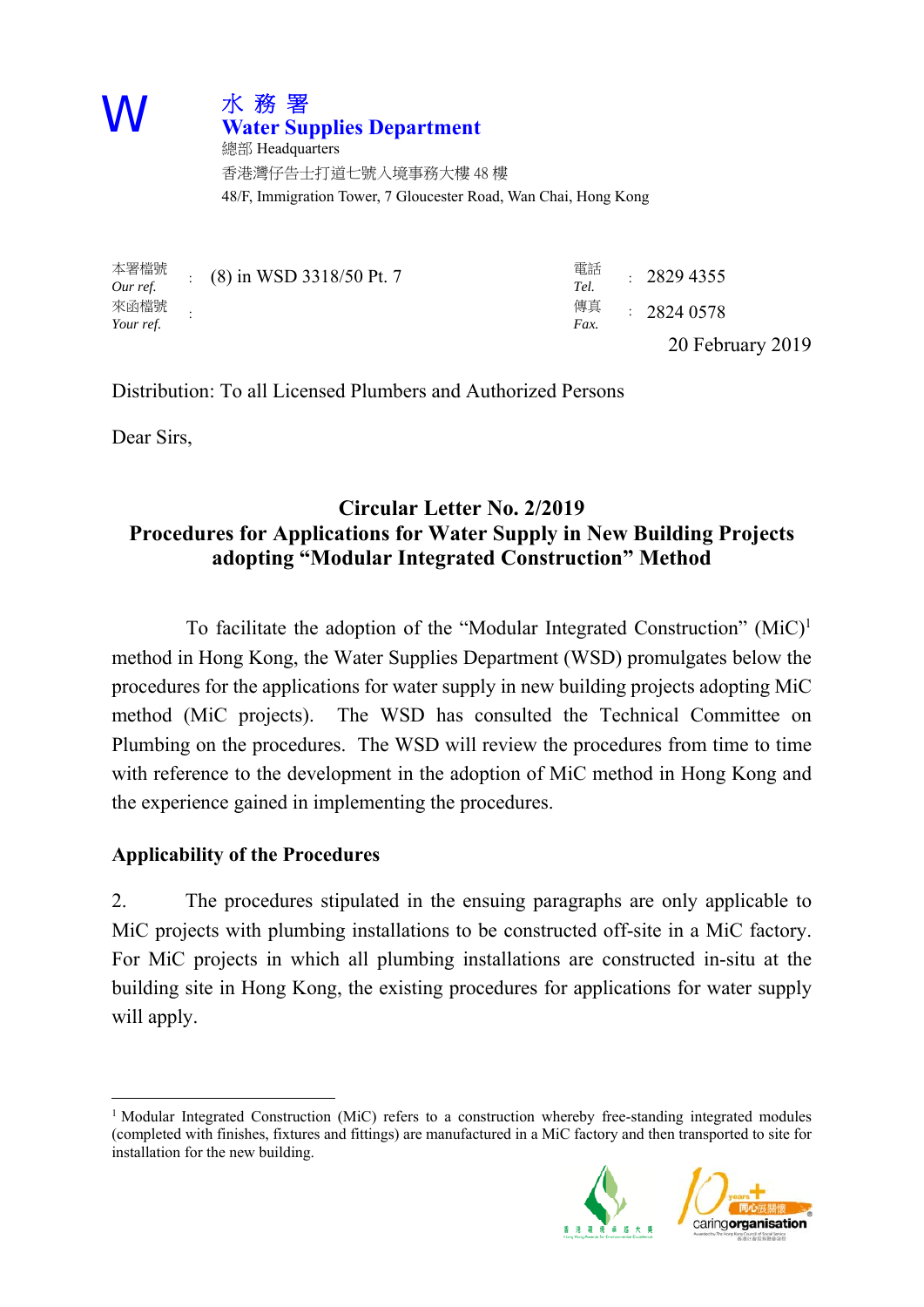#### **Procedures for MiC Projects**

3. For MiC projects with plumbing installations to be constructed off-site in a MiC factory, the Applicant for water supply shall provide the following in addition to the submission requirements specified in the *Guide to Application for Water Supply2* :

- i. A **section** shall be included in the plumbing proposal to be submitted with Form WWO 542 clearly **specifying the part of the plumbing installations (plumbing works) to be constructed off-site in a MiC factory**. The extent of the plumbing installations to be constructed in the MiC factory should also be clearly indicated in the Vertical Plumbing Line Diagram, and other documents of the plumbing proposal as appropriate.
- name, the address, the responsible contact person and the contact means of the ii. A **supervision plan of the construction of the plumbing installations at the MiC factory** shall be submitted before the commencement of the works **for agreement by the Water Authority (WA)**. The supervision plan shall specify the name, the qualification proof, the supervision frequency and the supervision period of the supervision personnel to ensure that there will be adequate supervision for the plumbing works in the MiC factory. It shall also contain the MiC factory. The details of the supervision plan shall be determined based on the extent and complexity of the plumbing works. In general, the responsible Licensed Plumber (LP) who submit the Form WWO 46 for the plumbing works to be constructed in the MiC factory shall visit the MiC factory at least once a week to oversee and inspect the plumbing works, and continuous supervision of the plumbing works in the MiC factory shall be provided by a Registered Plumbing Worker (RPW)<sup>3</sup>.

 such that the plumbing installations will not be exposable for inspection and 4. If any part of the plumbing installations will be covered up in the MiC factory, non-destructive tests at the building site upon delivery of the MiC modules to the building site in Hong Kong, the following additional details shall be submitted to the WA **for information** before the commencement of plumbing works in the MiC factory:

 i. **Shop drawings** showing details of the plumbing installations in the MiC modules that will be covered up in the MiC factory.

 $\overline{a}$ 2 (posted at the WSD website at the following link:

https://www.wsd.gov.hk/en/plumbing-engineering/requirements-for-plumbing-installation/guide-to-applicationfor-water-supply/index.html)

<sup>&</sup>lt;sup>3</sup> As defined in Part 1 of the Schedule of the Waterworks Ordinance.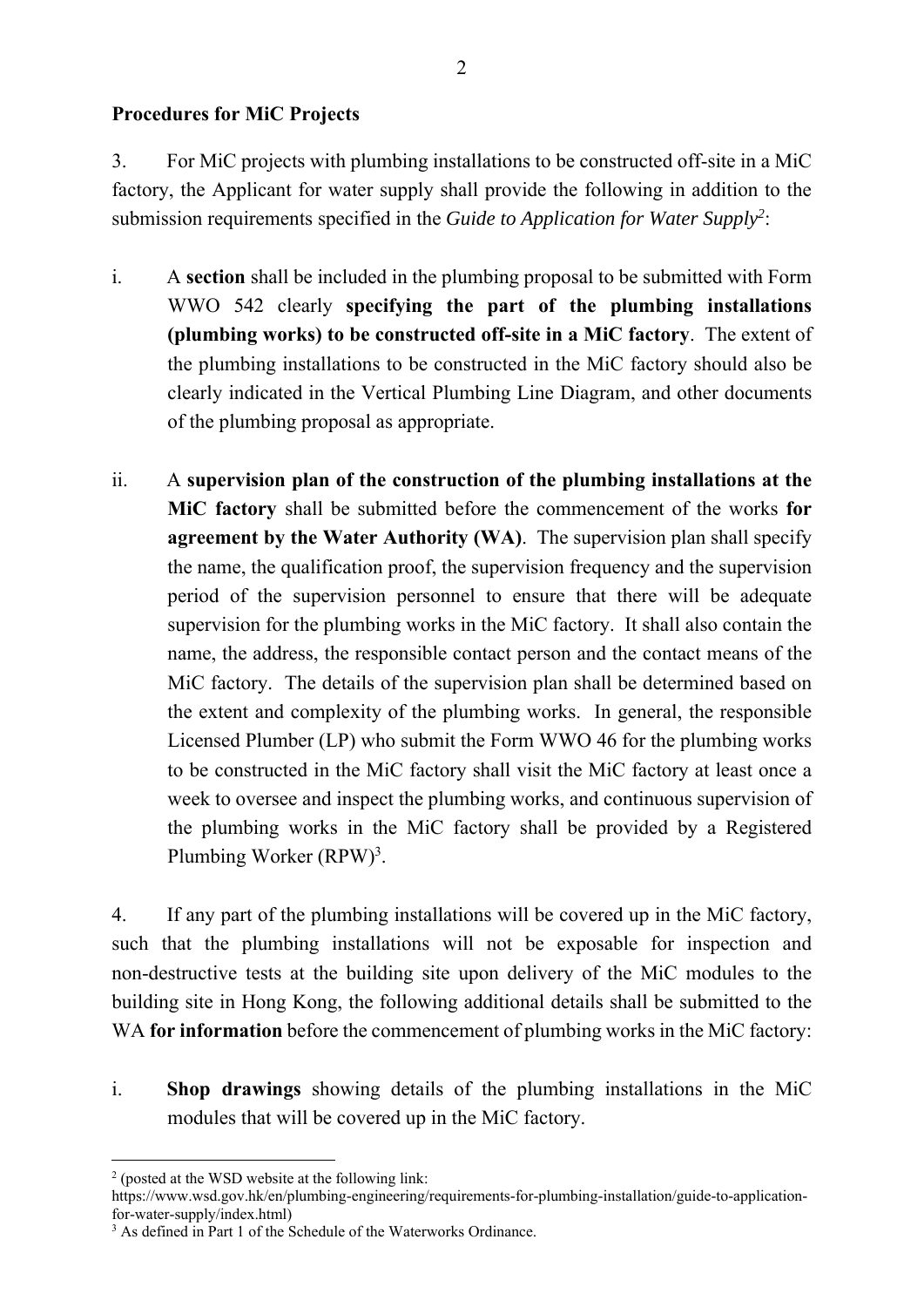MiC factory for the WA to arrange for interim inspection of the plumbing ii. **Production schedule** of the MiC modules in particular the production schedule of the plumbing works in the MiC modules and the corresponding inspection schedule for the plumbing works to be covered up in the MiC modules at the installations by his Inspection Agent before the concealed parts are covered up in the MiC factory.

## **Supervision of Plumbing Works in MiC Factory**

5. The responsible LP shall ensure that supervision is provided for the plumbing works in the MiC factory in accordance with the supervision plan agreed by the WSD mentioned in paragraph 3(ii) above. Proper supervision records shall be kept including the date and time of inspection and supervision of the plumbing works conducted by LP and RPW. The supervision records shall be submitted to the WA for inspection when required and the WA will assign agent to carry out audit checks of the supervision records at the MiC factory if considered necessary. A sample supervision record is at **Annex** for reference. The responsible LP will be required to declare that plumbing works carried out in the MiC factory have been supervised according to the supervision plan.

#### **Interim Inspection of Plumbing Installations to be Covered Up in MiC Factory**

 the concealed parts of the plumbing installation are covered up to ensure that they 6. For plumbing installations to be covered up in the MiC factory, the WA will arrange an Inspection Agent to carry out interim inspection in the MiC factory before comply in all respects<sup>4</sup> with the provisions of the Waterworks Ordinance (WWO) / Waterworks Regulations (WWR) and all prevailing requirements of the WA. The Inspection Agent will conduct inspections and carry out non-destructive tests for the plumbing installations. The responsible LP or his/her representative shall be present in all interim inspections such that any noncompliance identified during the inspections could be immediately communicated to the LP or his/her representative for rectification. If the plumbing installations to be covered up are in order, the Inspection Agent will also advise the LP or his/her representative on the spot.

7. The responsible LP shall coordinate and liaise with the Inspection Agent of the WA regarding the exact inspection dates of the plumbing installations to be covered up at the MiC factory. If the inspection frequency so warrants, the responsible LP may be

 $\overline{a}$ 

 their jointing method. <sup>4</sup> Inspection will cover including but not limited to the aspects of material and size of pipes and fittings as well as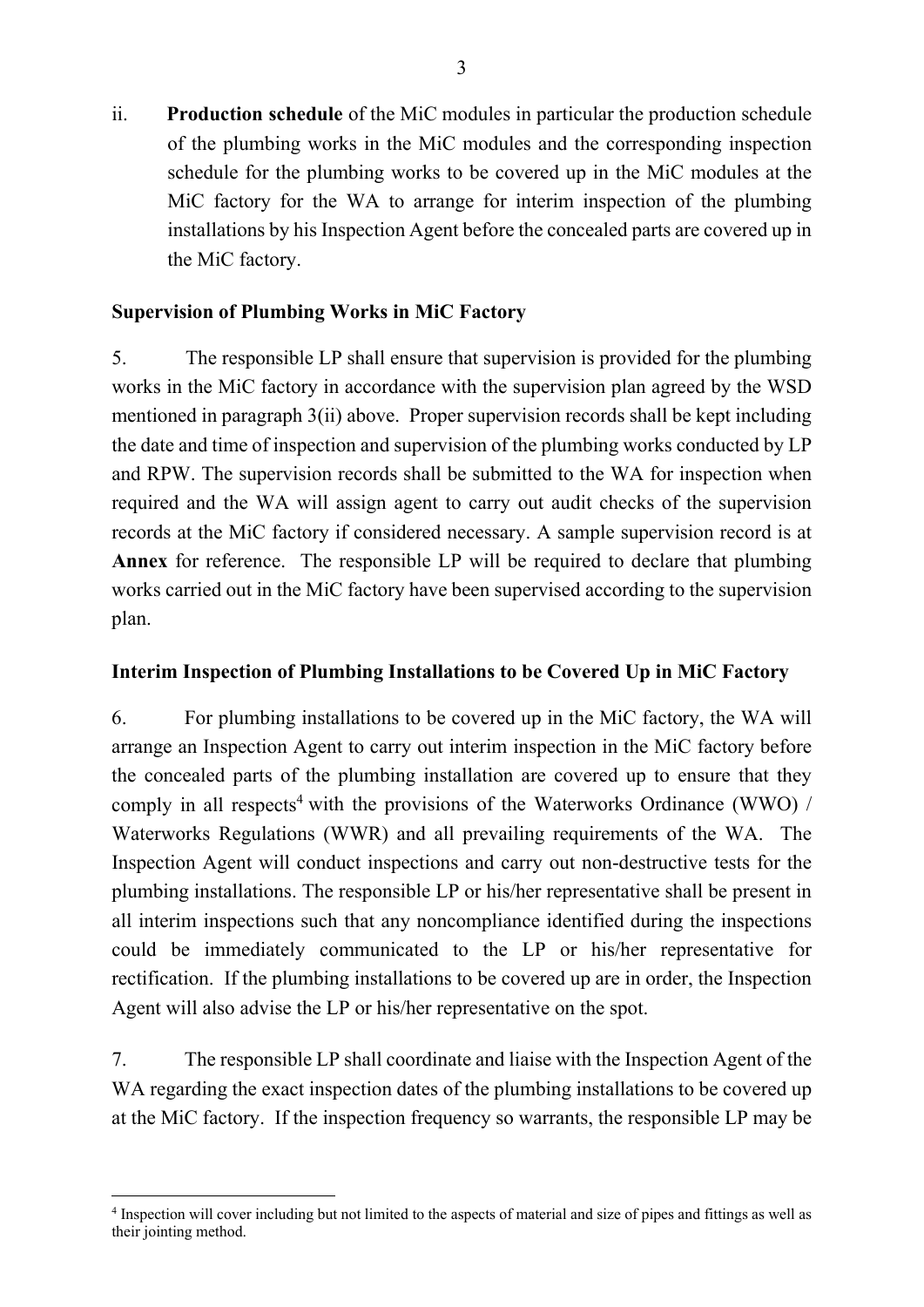required to arrange a working place in the MiC factory for the Inspection Agent to field its resident staff for conducting interim inspection.

## **Final Inspection at Building Site in Hong Kong and Approval**

8. Applicant for water supply of a MiC project shall, as for all other plumbing projects, be required to submit Form WWO 46 Part IV upon completion of the plumbing works at the building site in Hong Kong. Upon receipt of Form WWO 46 Part IV, the WA will conduct final inspection of the completed plumbing installations at the building site. Approval of plumbing works of the MiC project will be granted by the WA subject to:

- i. satisfactory results of the final inspection by the WA at the building site;
- ii. satisfactory results of the interim inspections carried out by the Inspection Agent of the WA on the concealed parts of the plumbing works before they are covered up in the MiC factory (in which case no opening up of concealed plumbing works for inspection will be required at the building site); and
- iii. the commissioning requirements specified by the WA being complied with.

## **Enquiry**

9. Should you have any enquiry, please contact our Engineer/Technical Support(4) at telephone no. 3428 5814.

Yours faithfully,

(Original Signed)

(CHAN Chung-kun) for Water Authority

Encl. (with Chinese translation)

c.c. Housing Department (Attn: SM/QM) Buildings Department Architectural Services Department Fire Services Department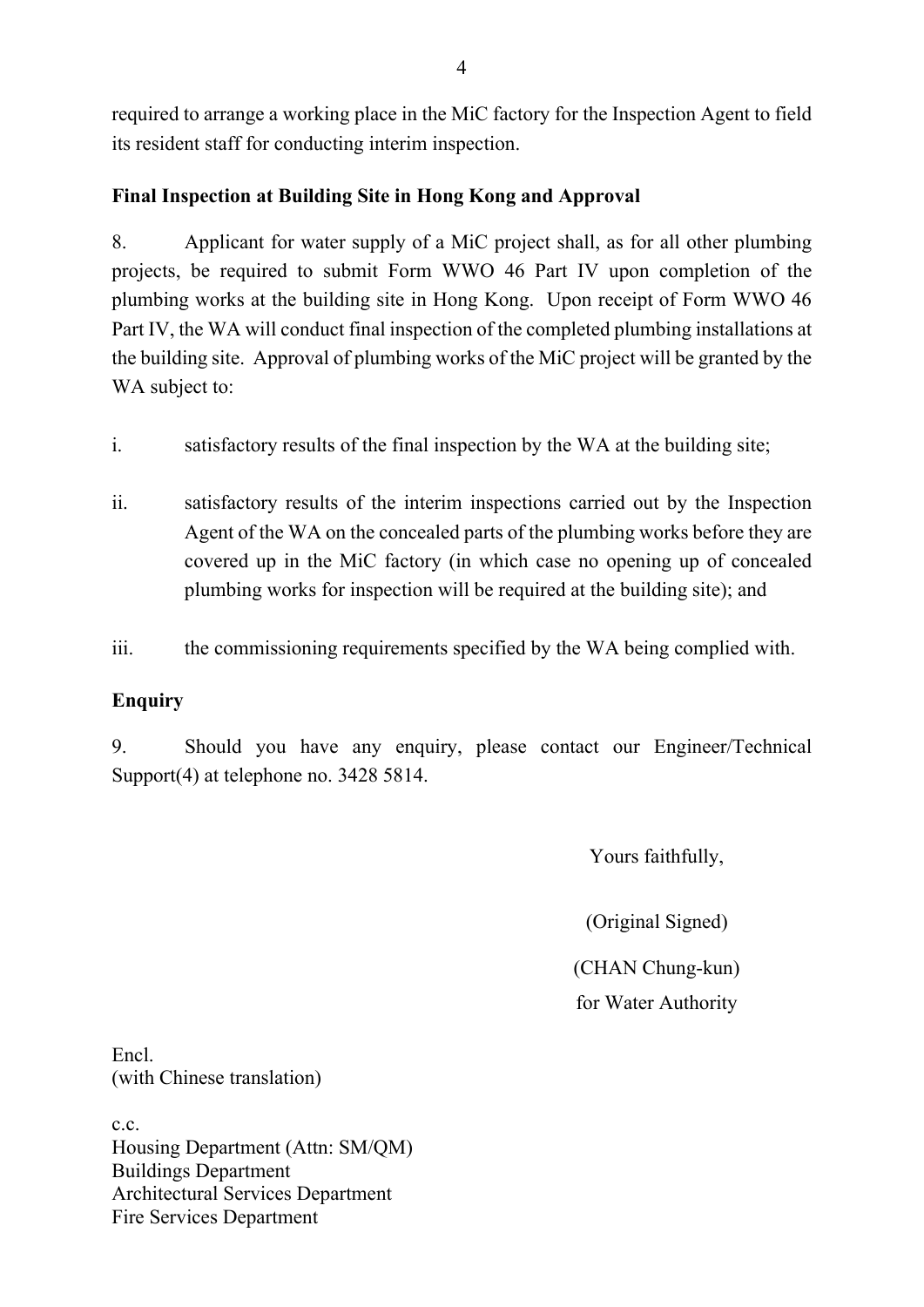The Hong Kong Housing Society The Hong Kong Institute of Architects The Hong Kong Institution of Engineers The Hong Kong Institute of Surveyors The Chartered Institute of Plumbing and Heating Engineering – Hong Kong Council Hong Kong Plumbing and Sanitary Ware Trade Association Ltd. Hong Kong Licensed Plumbing Professionals Association Ltd. Hong Kong Plumbing General Union Hong Kong Water Works Professionals Association Ltd. The Hong Kong Institution of Plumbing and Drainage Ltd. Plumbing Technology Student Association The Association of Registered Fire Service Installation Contractors of Hong Kong Limited Real Estate Developers Association of Hong Kong Hong Kong Institute of Vocational Education Construction Industry Council The Hong Kong Construction Association, Ltd Hong Kong General Building Contractors Association Ltd The Hong Kong Federation of Electrical & Mechanical Contractors Ltd Contractor's Authorised Signatory Association Ltd Registered Minor Works Contractor Signatory Association Ltd Hong Kong Registered Contractors Association Company Ltd Building Services Operation and Maintenance Executives Society The Hong Kong Air Conditioning and Refrigeration Association Ltd Hong Kong Licensed Plumbers Union Limited Li Ka Shing Institute of Professional and Continuing Education, The Open University of Hong Kong The Association of Electrical and Mechanical Engineering (Hong Kong) Ltd

WSD 3318/15/81